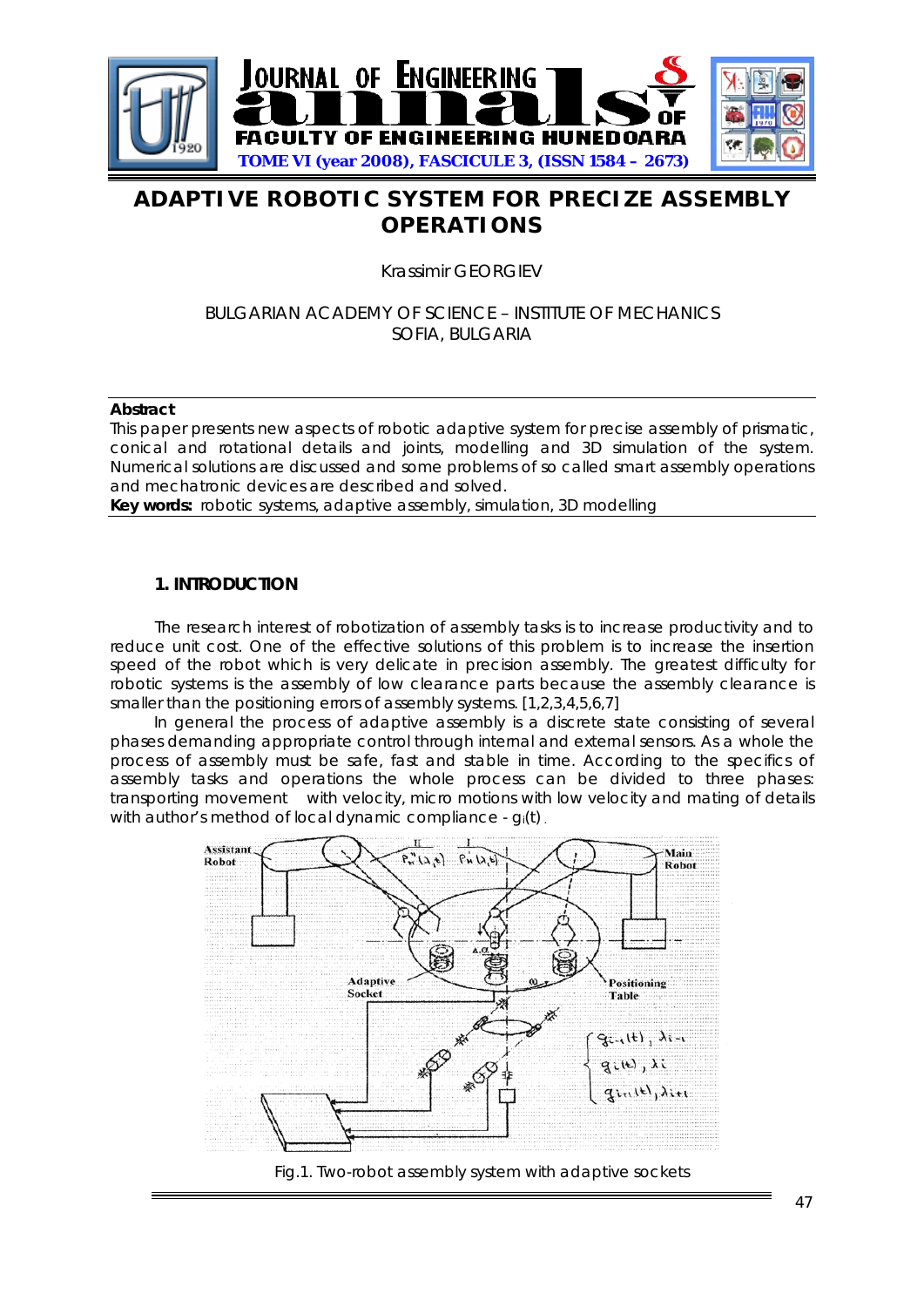

 The aim of this paper is to suggest a methodology for creation and investigation of adaptive assembly system of rotational and prismatic details, without chamfers, based on using of new innovative solutions and complex simulations of robotic assembly system.

### **2. STRUCTURE OF ADAPTIVE SYSTEM FOR PRECIZE ASSEMBLY OPERATIONS**

 Lack of robot accuracy is caused primarily by unmeasured deflection of the robot structures or drives and low actuator/servo resolution. Interaction with the environment is hampered by the inability to accurately modulate the end-point impedance of the robots. The correction of small end point errors generally requires movement of several, if not all of the manipulators actuators. Parallel we have to monitor the relative positioning of two (or more) work pieces with generally high accuracy constraints to prevent the parts from wedging or jamming.

 The goal of this study is to assess some alternatives from the viewpoints of generality, speed, complexity and industrial applicability including the case of non-rotational details with very small clearances.

 The developed system, shown on figure 1, used for adaptive assembly or rotary and non-rotary details incorporates the advantages or 3R assembly robots (main and assistant) and a positioning robot (table) with adaptive assembly sockets (3 sockets for example) incorporating dynamic compliance and controlled seeking local micromotion.

 From both scientific and practical point of view, robotized assembly of non-rotational details remains extremely difficult task characterized by:

- a) High level of uncertainty of contact situations between the assembled details, having in mind that using three dimensional mesh for positioning and orientation, the possible contact situations are 1060. Even if ideal conditions and sensors are given there exist great difficulties determining the contact situations and the corresponding point of static balance.
- b) The identification of orientation parameters for details of prismatic type (rectangular, quadratic etc. cross sections) is extremely difficult process often leading to insolubility.

The author's concept for local micro motion (using dynamic compliance of adaptive sockets) essentially improves the parameters of the robotized assembly system incorporating simplified and low-cost control system through industrial PD controllers.

The dynamic compliance concept used in the research, consists of:

- a) Self-adjusting (self-correcting) function of the adaptive sockets, using level feedback through sensor blocks, self-correction of frequency micro motion (oscillations) and assembling force of the robot.
- b) The formulated equations for dynamic compliance are the basis for planning of system of micro motions "offline" and designing a method and a strategy for adaptive robotized assembly.

The aim is to achieve efficiency of the technological macro movements as well as high speed, productivity and energy efficiency. The results from this research are very important when designing complex methodology for realization of robotic systems and creating new strategies for adaptive assembly of complex non-rotary mates without chamfers.

# **3. DYNAMIC MODELING AND 3D SIMULATIONS OF THE SYSTEM**

The object of interest is a generalized structure (R⊥R | R) of an antropomorphic industrial robot with three degrees of freedom (three regional macro motions) and corresponding generalized coordinates:  $q_1 = \varphi_1; q_2 = \varphi_2; q_3 = \varphi_3$ , assuming that the links are rigid bodies and the joints are frictionless and non-compliant.

a) The dimensions of the links are given in advance (lengths $l_i$ ; $i = 1,2,3$ ) and their mass  $m<sub>i</sub>; i = 1,2,3$  are computable as well as the corresponding axial and centroidal moments of inertia from the individual tensors of inertia  $J_{s_k}^{(i)}$  .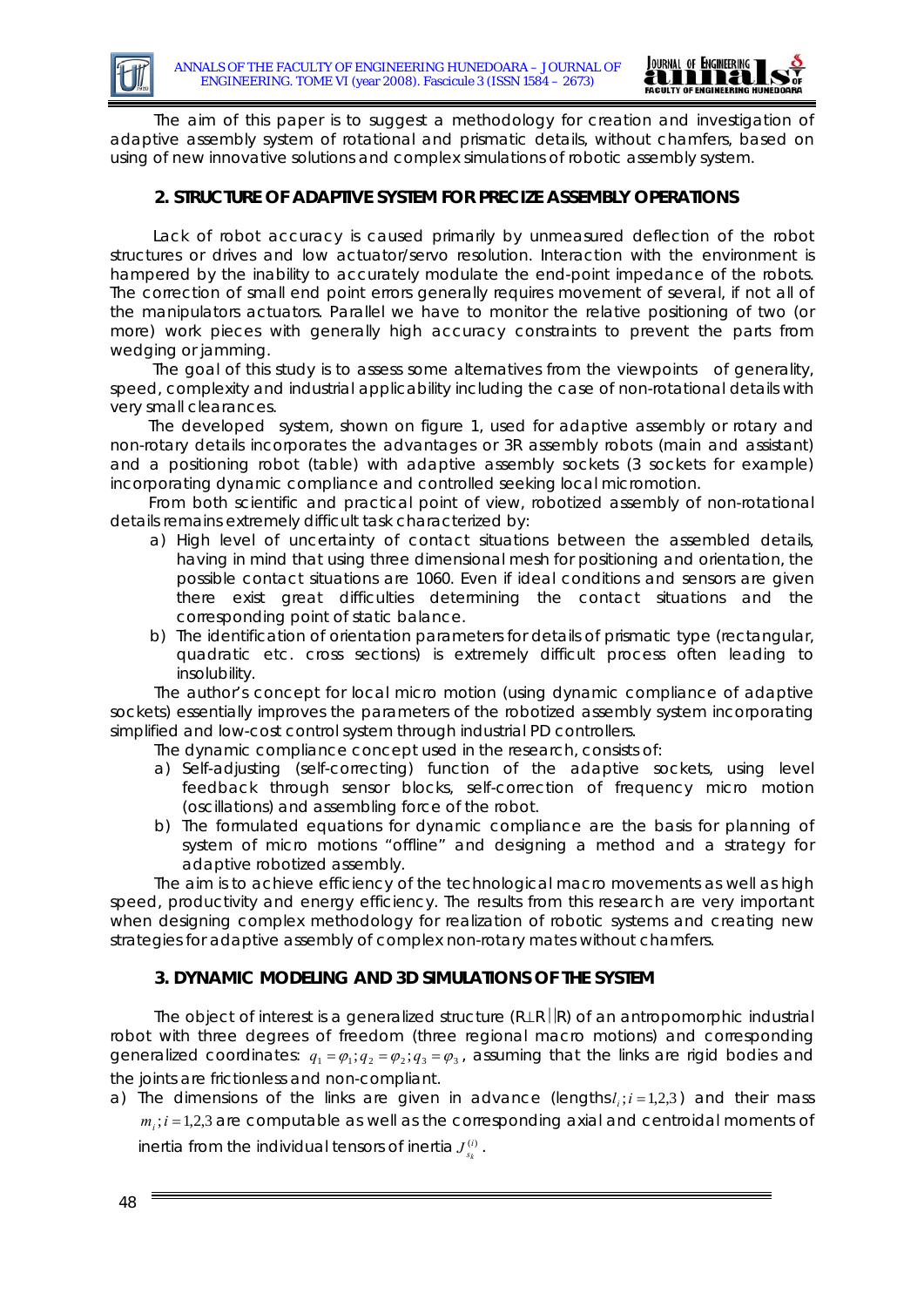



b) Link 1 rotates with  $\dot{q}_1$ , link 2 realizes spherical motion with angular velocity  $\dot{q}_2 = \dot{q}_1 k_1 + \dot{q}_2 k_2$ ; link 3 does a complex movement represented by a translation along with the centroid and a spherical movement around it:  $\dot{q}_3 = \dot{q}_1 \overline{k_1} + (\dot{q}_2 + \dot{q}_3)\overline{k_3}$ .

Using Lagrangian dynamics together with method of divorced homogenous transformation[ 1,2 ] we can derive the dynamic equations of assembly robots with joints, which have n freedom and n+1 links, as follows:

$$
\sum_{j=1}^{n} A_{ij}(q)\ddot{q}_j + \sum_{1}^{n} \sum_{1}^{n} B_{kj}(q)\dot{q}_k \dot{q}_j + h_i(q) = T_i, i = 1 \div n \quad (1)
$$

where:

*qI* - the joint variables;

 $\dot{q}$ , the joint velocities;

 $\ddot{q}_i$ ,  $\ddot{q}_k$  - the acceleration of the joint variables;

*Aij(q)* – inertial coefficients;

*Bkj* – centrifugal and Coriolis coefficients;

*hI* - gravity component; *TI* - driving torques and forces;

The full dynamic model is presented in [2] and in this paper we shortly note that, the models derived, based on the Lagrange's equations have the advantage that they are in closed form concerning the geometrical, inertial and functional parameters of the mechanical system. The joint reactions are excluded and considering the immense computational power of today's computers one can successfully explore various aspects of the dynamic modelling of the robotized system.

This enables us to carry out dynamic synthesis of the macromovements (phase 1 and 2) and to build a strategy for dynamic behaviour. Based on the derived equations we can compute the appropriate joint torque of the regional structure of the assembly robot, considering the predefined generalized coordinates  $q_i = q_i(t)$  and the finite increments of the

generalized coordinates  $o_i = |q(t_i) - q(t_i - 1)|$ , in order to minimize to total system energy and power consumption..

Using MATLAB and Solid Works/Cosmos motion environments [8,9], we can derive effective 3D solutions for the corresponding parameters  $m_i, l_i, h_i, J_{sk}^i$  as well as get results applicable in the practice in order to achieve higher velocities and minimal duration of the transportation of details .

The developed software allows the user to learn about the robot, test programming concepts and visually present current or planned robot applications. These capabilities can reduce the time and cost associated with robot insallation and improves operation speed. The dynamic display of tool tip coordinates, joint angles, motor pulses and pose are fully consistent with those of a real robot doing the same motions. Then is possible to teach locations with the simulated virtual robot, or retrieve them from a file and then move through them.

The main conclusions from the numerical research are: (initial values of the lengths of links are: 0,6- 0,55 m for L1 and L2, and mass 3,60 and 1,58 kg respectively ).

- a) The time for actuating and braking of joint motors can be reduced twice or more (from 0.23s to 0.1s) given maximum angular velocity.
- b) There exists a reserve for increasing the manipulated payload (end effector + detail) over two times (from 5kg to 12kg).
- c) Given a discrete dynamic model and reduced mass of the end effector to 5kg, the length of the links of the assembly robot (link 2 and 3), can be increased with 0.25m to increase the operational space and to guarantee access to all peripheral devices of the robotized system.
- d) The reviewed conclusions and the real constraints in choosing drive ratios (depending on the limited drive torque or velocity) are essential in the realization of new more efficient technological solutions, speed and productivity of assembly operations.

Using the original author's idea of designing the system from modular structures with 3R active joints and adaptive sockets (accommodating the concept of local dynamic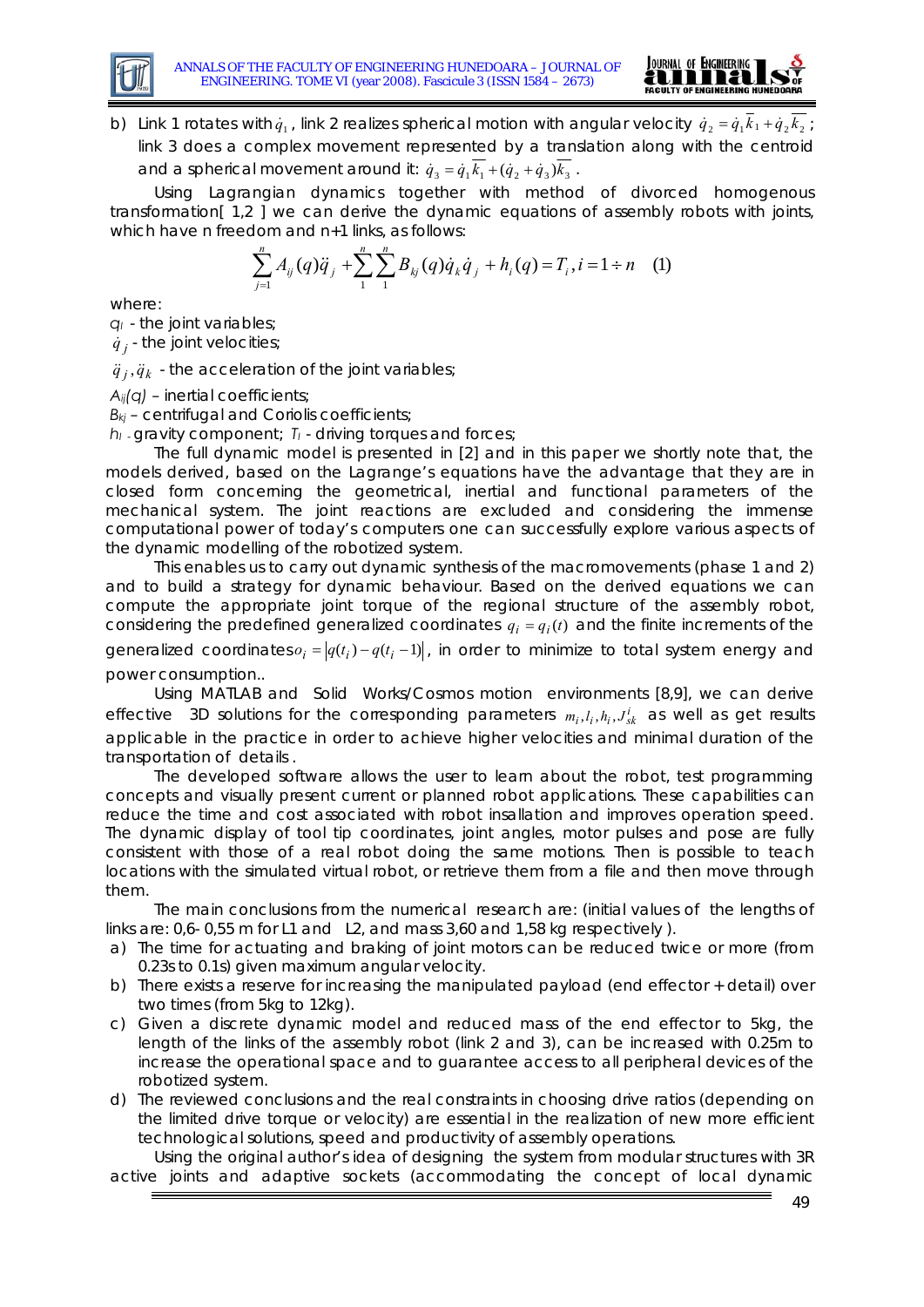

compliance), we are able to combine higher speed, thus obtaining solutions to the extremely difficult assembly tasks of prismatic details without chamfers , avoiding wedging and jamming .

After the virtual 3D model is built, it is possible to conduct various simulations. This enables us to research the model, carry out different scenarios to see what will be the behaviour of the real adaptive assembly cell, using tools of visualization. The results from the kinematic simulations are presented further in the paper. (Fig.2 and Fig. 3)

The next goal is to simulate and optimize the structural parameters (lengths of links) and the control gains in parallel computing algorithms. Consider point-to-point motions in 2R planar case and assume the links are made of 4 mm – thick aluminium tubes, the actuated joint torques T1= 28 N.m, T2=16 N.m. A direct optimization routine procedure, based on gradient method is used to solve the optimization problems. As optimizing criteria we consider minimal position/velocity error, combined with maximal transportation speed of robotic arm.

The optimization procedure is in terms of a total of ten design variables, i.e two link lengths, two-link cross-sectional radii, two trajectory parameters and 4 control gains. The optimization steps and iterations are started with the initial values of:

L1 = L2=0.65 m, r1 = r2 = 0,04 m, Cp1 = 50, Cp2 = 200, Cd1 = 300, Cd2 = 800.

Initial gains are obtained by tuning the controller to minimize the position and velocity errors at different assembly positions of technological environment. By expanding the sine and cosine functions of the joint coordinates, and substituting the joint motions and their velocities and acceleration into resulting equations, the inverse dynamic model is obtained as follow

 $\text{Ti} = \text{Boj} + \Sigma \text{[Bi cos}(\omega t) + \text{Bksin}(\text{wt}) \text{]}$  (2)

where Bi, k are constants for each particular motion in terms of the trajectory parameters, at respective values of joint coordinates, based on the mathematical model:

 $Qi = Aoi + \Sigma{Ai}\cos(wt) + Ak\sin(wt)$  (3),

and the respective parameters are: Qi - the i joint coordinates, Wi- the circular frequency, Ai – the trajectory coefficients ;

# **4. PRINCIPLES OF OPERATION OF ADAPTIVE ASSEMBLY DEVICES (SOCKETS)**

 The main manipulator must pick the assembled details from the peripheral devices, transport and position them to the corresponding assembly position for joining with base details. Usually the manipulator works in spatial or planar coordinates and is of anthropomorphous type.

 The control system of the assistant manipulator consists of a circuit for positioning of the operational table and a circuit for coordination and orientation of assembly details. The base detail, fixed in the adaptive assembly device is positioned using precise kinematical motion in the active assembly area of the assistant manipulator's table. Even more, the positioning of the table is governed by the control system, which defines the driving signals for the corresponding motors. An incremental sensor realizes the positional feedback. The main robot for mating with the base detail feeds the manipulated detail. After that the locking mechanisms are released.

 An adaptive assembly device using scanning vibration of the base details compensates the corresponding linear and angular inaccuracies. To achieve this double-sided shaft with the offset weights is actuated by the motor with angular velocity, determined by the control system and realized by the system for coordination and fixation. The platform of the adaptive assembly device oscillates depending on the setting of the dynamic system with controlled amplitude and frequency. The base detail oscillates too, thus realizing vibration motion and the corresponding seeking curves or surfaces with the other detail as well as compensating for the linear and angular three dimensional inaccuracies and accomplishing the assembly process.

 By using of previous author's work [3], here in the case of assembly sockets, the mathematical model of the socket controlled micromotion is suggested in the form: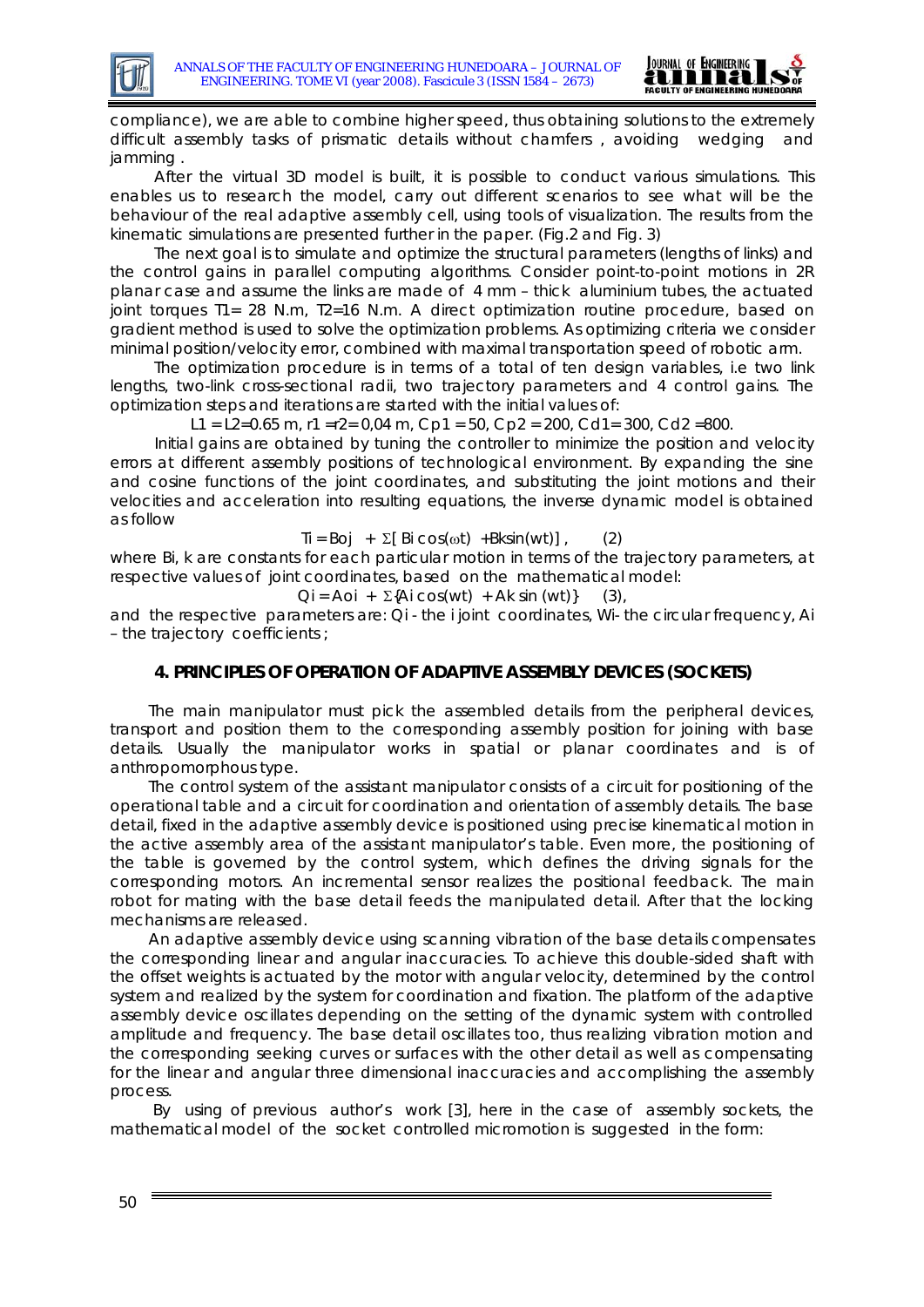

ANNALS OF THE FACULTY OF ENGINEERING HUNEDOARA – JOURNAL OF ENGINEERING. TOME VI (year 2008). Fascicule 3 (ISSN 1584 – 2673)



$$
X(t) = \frac{F(t)}{4K_x - M\omega^2} \sin \omega t \mp \frac{\mu \lambda t}{4K_x} \mp \frac{\mu G}{4K_x}
$$
  
\n
$$
Y(t) = \frac{F(t)}{4K_y - M\omega^2} \cos \omega t \mp \frac{\mu \lambda t}{4K_y} \mp \frac{\mu G}{4K_y}
$$
  
\n
$$
\theta(t) = \frac{H(t)}{4K_\theta - A\omega^2} \sin \omega t \mp \frac{\mu \lambda t R_T}{4K_\theta} \mp \frac{\mu G R_T}{4K_x}
$$
  
\n
$$
\psi(t) = \frac{H(t)}{4K_y - B\omega^2} \cos \omega t \mp \frac{\mu \lambda t R_T}{4K_y} \mp \frac{\mu G R_T}{4K_y}
$$
 (4)

where:

*К -* elasticity matrix of the adaptive device with respectively scalar coefficients on the coordinates; ( *Ki* )on x, y, z, θ, ψ, ϕ *-* linear and angular coordinates;

*М –* mass of dynamic system, *A,B –* main inertia moments of the adaptive device, *F (t)* – amplitude of harmonic generating force

*H (t)* – amplitude of harmonic generating moment

<sup>ω</sup> *-* natural frequency

*F<sub>T</sub>* - friction force between assembled details (see also formula (8) in [3])

λ *-* feedback parameter of the adaptive socket, describing threshold feedback,

G - weight of mechatronic adaptive module(socket)

μ - dry friction coefficient,

*RT -* friction radius at contact interaction of assembled details



Fig.2. 3D dynamic simulations of robotic assembly process with adaptation

### **5. ADAPTIVE ASSEMBLY OF NONROTATIONAL (PRISMATIC) DETAILS - SMART SOLUTIONS**

 In the process of implementing this difficult task it is essentially to introduce additional sensors for the assembly process. We introduce two servo contours for measuring and control  $(I \text{ and } II)$ :

- a. The gripper's force:  $\tilde{F}_3(t)$  for the upper assembly detail using two tactile sensors and constant monitoring of its value under contact interaction of the assembled details. (tactile perception )
- b. Measuring of the horizontal  $F_k^h$  and the vertical  $F_k^v$  components of the force acting on the base detail.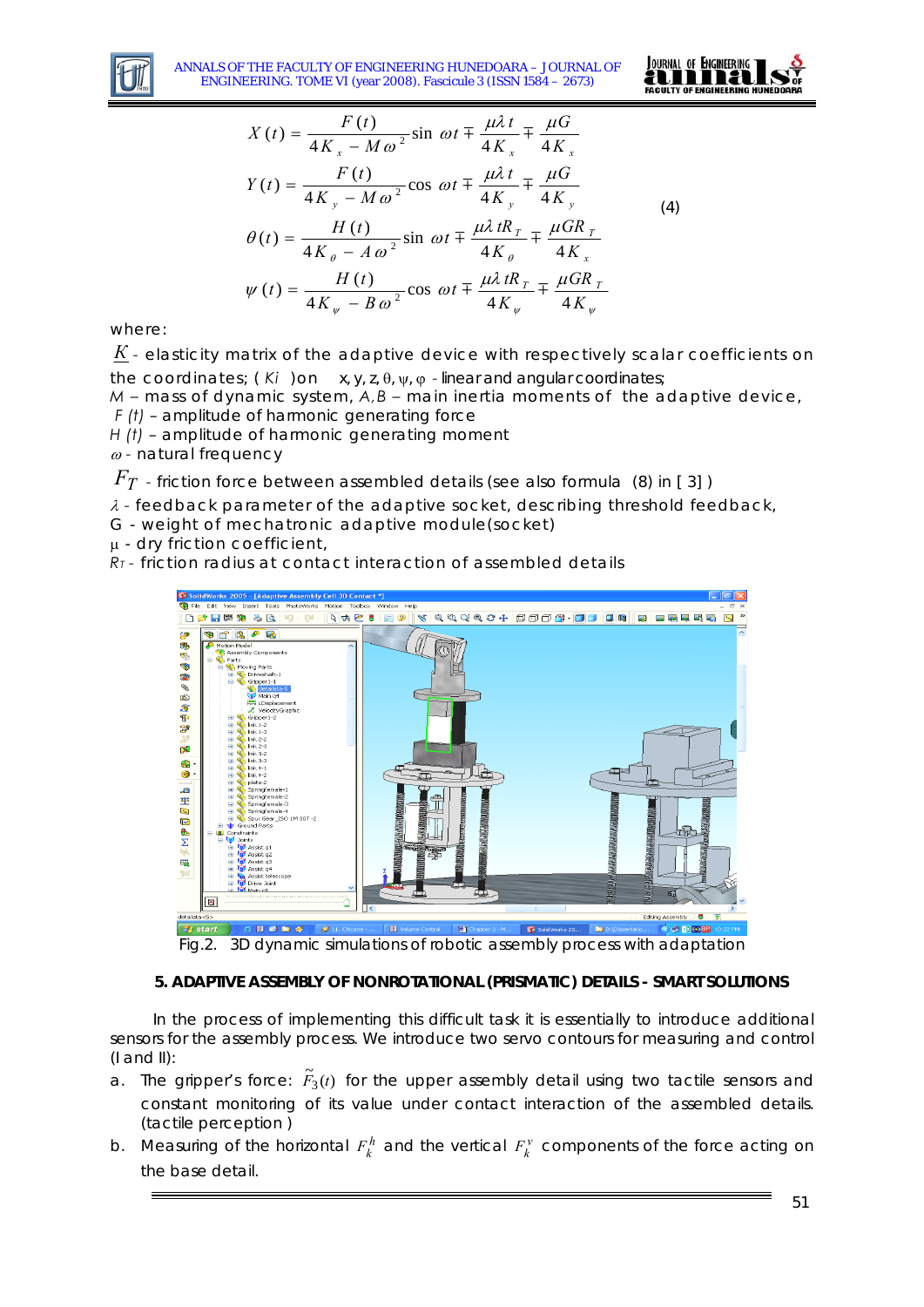



Using these two servo circuits we can achieve additional functionality of the robotized assembly cell for realizing difficult assembly operations and multi positional adaptive assembly incorporating various metrics and mass of the details.

The algorithms for adaptive assembly are represented by a system of calculations (5), until the generalized positional error is zero and the contact surfaces are mated.

Where  
\n
$$
\begin{cases}\ng_{i-1}(t), \lambda_{i-1}, P_{M_{i-1}} \\
g_i(t), \lambda_i, P_{M_i} \\
g_{i+1}(t), \lambda_{i+1}, P_{M_{i+1}}\n\end{cases}
$$
\n(5)  
\nWhere  
\n
$$
P_{M_i} = P_H + \lambda_I.t
$$
\n(6)

 $\lambda_i$  - feedback parameter

 $P_\mu$  - initial value of the assembly force

 $g_i$  - dynamic compliance of the local adaptive socket, calculating off-line and one-line controlled



Fig.3. a) 3D model of adaptive system; (b) real prototype of an assembly socket

The three dimensional model of the device is built using Solid Works/Cosmos Motion 2005 environment assuming that all main dimensions of the real model are exactly reproduced. All kinematic connections and degrees of freedom are kept in accordance with the original, as well as all mass and inertia characteristics. The correct construction and mating of all the details in the assembly allows us to create a virtual assembled model of the adaptive assembly cell (fig.3 a). Further more the problem of straight line trajectory movement was solved and also exported. Using the mathematical results obtained the 3D model of the robot was driven to various location and its position and orientation was measured. The results coincided completely with the calculated ones. Further more a simulation of the adaptive assembly socket was conducted and the results again coincided completely with the experimental data obtained from a working real prototype (figure 3 b). Even more: a simulation of adaptive assembly operation was made and it also proved successful. Study of proposed models allows to understand the dynamic insertion mechanism and to find the conditions guarantying the success of this operation, reduction the friction forces (more than 2 times) and avoiding wedging and jamming in case of chamferless assembly.

The next step in the development is to calculate most precisely the drive parameters of feeding (positioning) table in order to simulate the whole adaptive assembly system in 3D aspect.

### **6. CALCULATIONS OF REQUIRED TORQUE NEEDED FOR DRIVING THE POSITIONING TABLE:**

It is necessary to calculate precisely the table driving torque to obtain the most effective solutions. An acceleration torque, friction torque and load torque are available as the required torque.